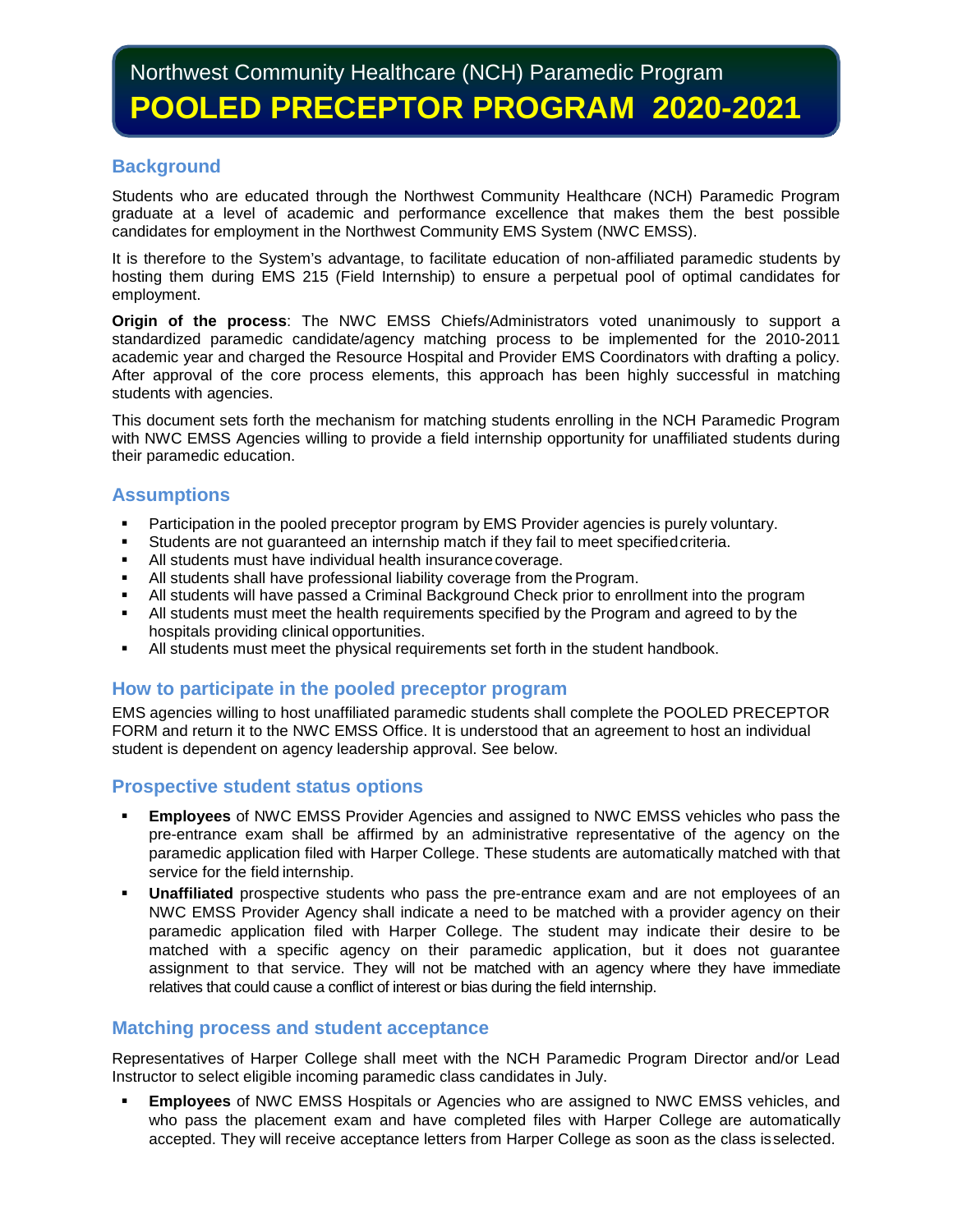NCH Paramedic Program Pooled Preceptor Program 2020-2021 Page 2

 **Unaffiliated** prospective students who pass the placement exam and have completed files with Harper College shall be accepted in rank order based on their first attempt placement exam scores to fill the openings available for that year. They will be tentatively matched with an agency based on student request, lack of conflict of interest with members of an agency; geographic proximity to the agency, and open positions as determined by the NCH Paramedic Program Lead Instructor. They will receive acceptance letters from Harper College as soon as the class is selected.

Nothing in this policy will limit an EMS Agency from setting forth their own internal terms and policies regarding paramedic interns riding with their agency. Therefore, Provider EMS Coordinators (PEMSCs) or their designee shall conduct interviews with each prospective student addressing a standard set of criteria agreed to in advance by System Chiefs/EMS CEOs:

- **Requirements for dress, hair, body art, and body jewelry**
- Agency-specific requirements for criminal background checks or drug screens
- **Requirements for behavior while a guest at the Agency**
- Expectations for student performance through each phase of theinternship
- **Agency policies relative to matching unaffiliated students with possible preceptors and the rationale** for acceptance or denial

### **PEMSCs have two weeks after a match is requested to complete their interviews and to notify the NWC EMSS office of their acceptance or denial.**

- If a student is accepted; agencies and NCH shall sign a **Field Training Services Agreement** which is intended to serve as a hold-harmless agreement for the agency accepting unaffiliated students.
- Preceptors shall be approved per the NWC EMSS Preceptor and Peer Educator policies
- Students shall sign a Memorandum of Understanding with the Agency and be accountable for meeting all policies and procedures specified for the Field Internship.

# **Processing approvals/denials**

- If the match is accepted, NCH will inform Harper College to complete the student's file.
- If a match is denied, NCH may approach a second EMS agency, inform them of the first denial and request a second interview.
- If denied without alternative placement, the applicant will be informed of the denial as soon as possible so they can make application to another paramedic program.

## **Reimbursement for preceptor services**

All students will be assessed a \$1,500 fee by Harper College as part of their EMS 215 tuition and fees to compensate EMS Agencies for providing preceptor oversight during the field internship. It is the position of Harper College that the same fees must be assessed to all students regardless of employee status to avoid any possibility of discrimination. Harper College will pass through the entire fee to NCH when providing the hospital with the reimbursement for EMS 215. NCH has agreed with the EMS agencies to offer three options for the disbursement of thefee:

- **Cut a check directly to the preceptor.**
- Cut a check for \$1500, payable to the Provider EMS Agency for use at theirdiscretion.
- Hold the funds in escrow for the Agency to offset future EMS System billing (In-station costs, Image Trend fees).

In exchange for this stipend, the agency guarantees a minimum of 300 hours of internship supervision over three months plus time for two phase meetings with the hospital EMSC/Educator assigned to that student unless the internship is terminated for cause (see below). **The 2020-21 Field Internship will likely start during the first week of March 2021 and continue until the middle of May** unless mutually extended for no longer than 45 days (see below).